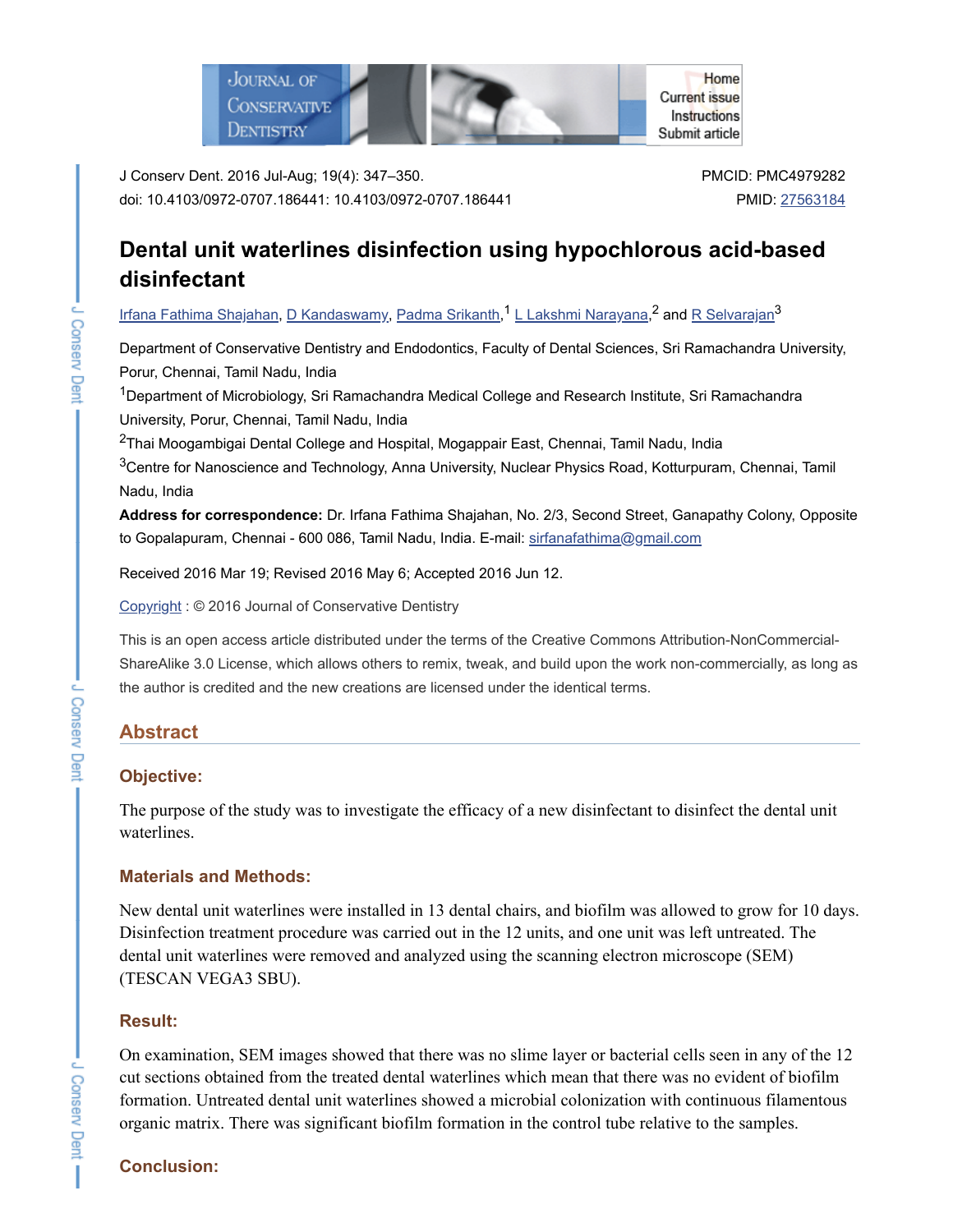The tested disinfectant was found to be effective in the removal of biofilm from the dental unit waterlines.

**Keywords:** Biofilms, dental chair, disinfectant

#### **INTRODUCTION**

Contamination in the dental unit waterlines is known more than 30 years.[[1](#page-3-0)] The sources of contamination were microcolonies containing proliferating bacteria, fungi, and protozoa called biofilm.[[1,](#page-3-0)[2\]](#page-3-1) Dental unit waterlines are 3–4 m flexible, narrow tube made of plastic material; the surface of the tube enhances the biofilm formation.[\[3\]](#page-4-0) During due course of usage for cooling the handpiece and flushing, the biofilmcoated untreated dental unit waterlines allows the microorganism to disperse through the water network and poses a risk to the dentist, dental team, and patients to pathogens through aerosolization of dental water from the dental equipment.<sup>[[4\]](#page-4-1)</sup> More than forty genera or species were identified from the dental unit waterline biofilms; the predominant pathogenic organisms were Gram-negative organisms which produce endotoxins and can cause fever, mild inflammation to septic shock.[[5](#page-4-2),[6\]](#page-4-3) To minimize the risk of infection in the dental environment, precautions such as rubber dam, high-volume suction, and antiretraction valve were used.[[7](#page-4-4)] However, the long-term solution to overcome this issue lies in redesigning the dental unit to prevent biofilm formation, and the short-term solution disinfects the dental unit waterlines.[\[8](#page-4-5)]

Recent research has thrown light into a new disinfection solution based on hypochlorous acid, for use as a cleaning agent in dental unit waterlines. This study was undertaken to study the efficacy of a new disinfectant in dental practice.

#### **MATERIALS AND METHODS**

The study was undertaken in a dental college, Faculty of dental sciences, Sri Ramachandra University, Chennai. The study commenced with 13 dental chairs which were identified and labeled. New plastic tubes were installed in the dental chair and supplied with municipal water. During the observation period, the conservative and endodontic procedure was carried out. Eventually, biofilm was allowed to grow in the dental units for 10 days. Disinfection treatment procedure was carried out in the 12 units, and one unit was left untreated.

On the  $10^{th}$  day, 200 ml of disinfectant solution (clean cert) (CleanCert, Unit, 16b Wyndham Place, Tisbury, Wiltshire SP3 6GS UK) was added to the booster of the 12 dental chairs. The disinfectant solution was made to run through the system until the solution appeared at the end of the air/water syringe and handpiece lines. The disinfectant solution was allowed to remain in the dental unit waterlines for overnight. At the beginning of the next workday, the remaining disinfectant solution was discarded from the booster bottle. The bottle was filled with water; each of the dental unit waterlines was flushed until the residual solution was washed out. Water from aqua guard was made to run through the tubing.

The dental unit waterlines from the 13 dental chairs were removed and 1 inch of the dental unit waterline tube was cut at random site and the removed piece of tube was cut along the lengthwise using a sterile blade. The cut section samples were analyzed using the scanning electron microscope (SEM) (TESCAN VEGA3 SBU).

Tubing samples are fixed in 2% glutaraldehyde and washed in phosphate buffer solution for 10–15 min to remove the fixative. Dehydration was carried for 10 min through 30%, 50%, 70%, 90%, and 100% series of alcohol, and the final treatment was done with hexamethyldisilazane (for 10 min) and air dried overnight. The specimens were mounted on SEM aluminum mounts and coated with gold-palladium.

## **RESULTS**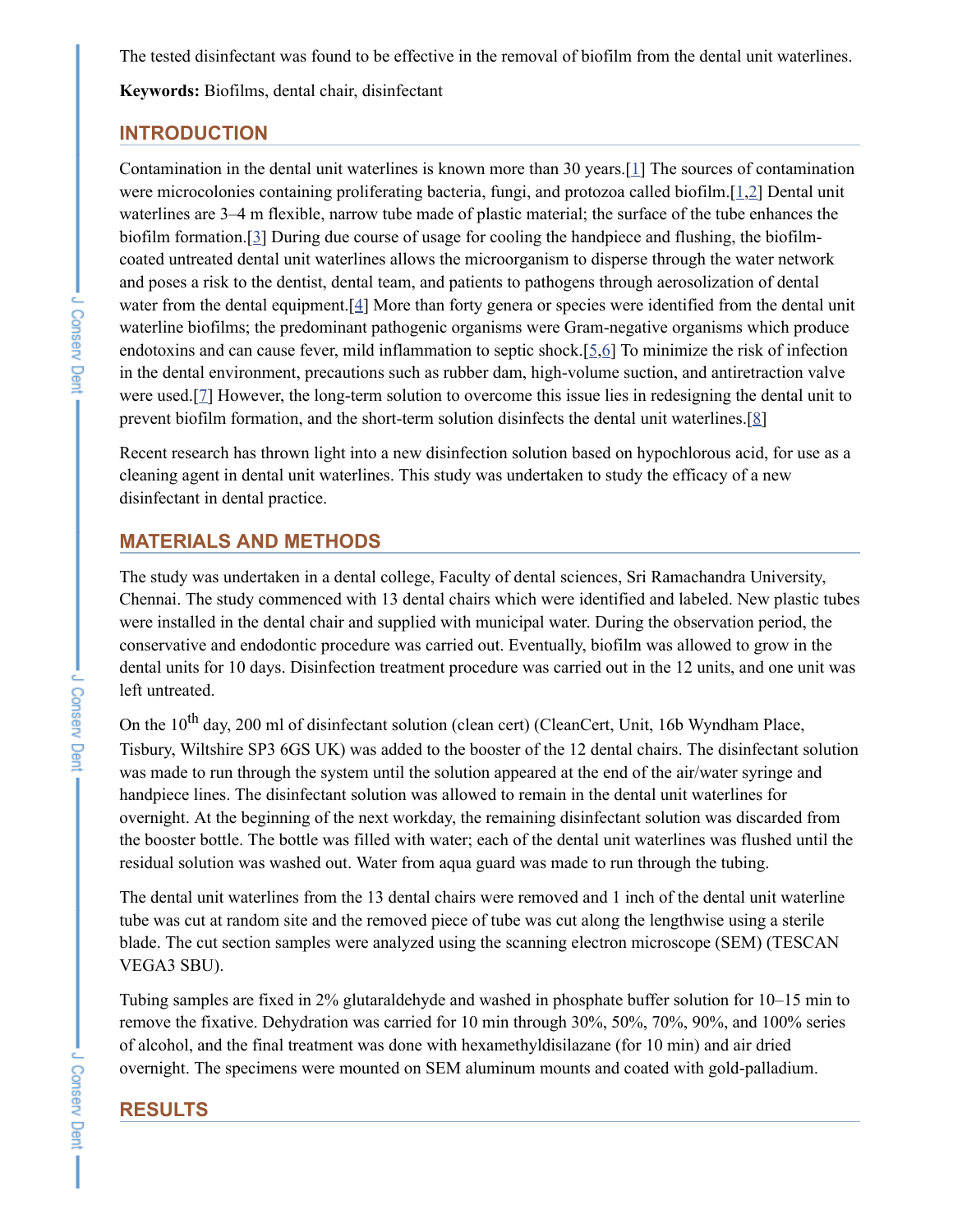To investigate the efficacy of the disinfection protocol or disinfectant, the presence or absence of the biofilm in the treated and untreated dental unit waterlines was evaluated using SEM. The treated 12 dental unit waterlines cut section obtained from the treated dental unit waterlines were named as samples (a-l), and the cut section obtained from the untreated dental unit waterline was named as control tube. The surface feature of the inner lumen of the cut section samples collected from both treated and untreated dental unit waterlines was examined. SEM images demonstrate the 12 cut section samples collected from the treated dental unit waterlines [[Figure](https://www.ncbi.nlm.nih.gov/pmc/articles/PMC4979282/figure/F1/) 1 (a-l)]. On examination, there was no slime layer or bacterial cells seen in any of the 12 cut sections obtained from the treated dental unit waterline which means that there is no evident of biofilm formation. The surface characteristics of the cut section collected from the untreated dental unit water lines that had been used for an extended period of 10 days showed a microbial colonization with continuous filamentous organic matrix which was indicated using arrow marks as shown in [Figure](https://www.ncbi.nlm.nih.gov/pmc/articles/PMC4979282/figure/F2/) 2. There was significant biofilm formation in the control tube relative to the samples (a-l). The cut section of the dental unit waterlines examined with SEM revealed the difference between the treated and untreated dental unit waterlines [\[Figure](https://www.ncbi.nlm.nih.gov/pmc/articles/PMC4979282/figure/F2/) 2].

## **DISCUSSION**

Hypochlorous acid-based disinfectant, the newly discovered disinfectant manufactured in the United Kingdom, is an aqueous solution prepared by the electrolysis of sodium chloride through an electrolytic cell.

Disinfection procedure was carried out overnight in all the dental unit waterlines, except control tube. After allowing the disinfectant to act on the biofilm in the dental unit waterlines for overnight, all the tested samples showed no biofilm.

Biofilm formation is the complex process involving initial attachment of microorganisms to the surface, followed by irreversible attachment which is facilitated by the production of extracellular polymeric substances, often referred to as glycocalyx or slime. The biofilm contamination is a dynamic process involving several factors such as long periods of stagnation, high surface-to-volume ratio, nutrient content in the water, mineral content and hardness of water, facilitating inorganic coating of the lumen, fluid dynamics, such as laminar flow, low flow rate, and microbial quality of the water entering the system.[[9](#page-4-6)]

Flushing the handpiece is the common procedure carried out to reduce the microbial count in the dental unit waterlines.[[10\]](#page-4-7) Although it reduces the microbial content in the dental water, biofilm still exists adhering to the inner wall of the dental unit waterlines, thereby contaminating the incoming water.[[11](#page-4-8)[,12](#page-4-9)] Various disinfectant solutions are used to remove biofilm from the dental unit waterlines such as chlorhexidine gluconate, $[13]$  $[13]$  hydrogen peroxide, $[14]$  Listerine mouthwash, $[15]$  $[15]$  $[15]$  povidone–iodine, $[16]$  $[16]$  and electrochemically activated water.[[17\]](#page-4-14)

The effectiveness of tested disinfectant in this study could be attributed to the individual action of each of its constituents. The constituents were sodium chloride, hypochlorous acid, and sodium hypochlorite. The active ingredient in the disinfectant agent is stabilized hypochlorous acid which is a strong oxidizing agent which invades DNA and RNA of the invading pathogens, killing the pathogens by disrupting the oxidative phosphorylation, metabolic pathway involved in ATP generation.[\[18](#page-4-15),[19](#page-4-16)[,20](#page-4-17)] Sodium chloride acts as a bleaching agent.

Physical and chemical properties of the disinfectant agent are clear, liquid, water soluble with slight chlorine smell, and it does not produce any decomposition product. Extreme temperatures can affect their efficacy; therefore, prolonged exposure to direct UV light, heat (above  $22^{\circ}$ ), and  $CO_2$  will render the product in effective. Hence, it is essential to store them at a suitable temperature.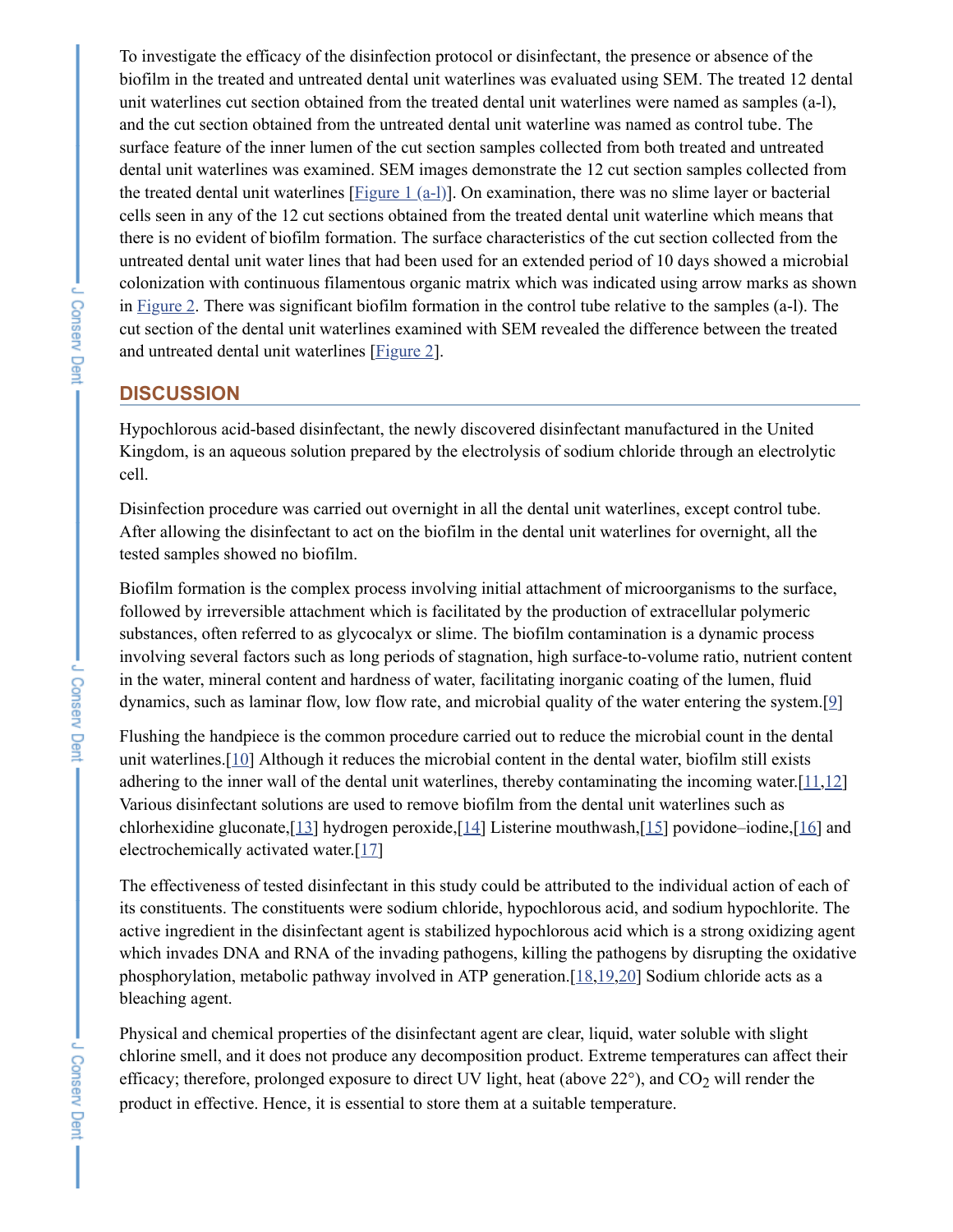The units used in this study had new dental unit waterlines installed as to have standardized duration for biofilm formation. In this study, SEM images show the absence of biofilm in the treated dental unit waterlines which show the efficacy of a disinfectant. The presence of dense biofilm in the control tube within 10 days elaborates the rapid formation of biofilms in the newly installed dental unit waterlines within a short period of duration which emphasize the need for disinfection in the dental practice to reduce the risk of infection caused by the pathogenic organism in the biofilm.

Few case reports were published about the infection acquired on exposure to aerosol produced during dental treatment.[[21](#page-5-0),[22\]](#page-5-1) The inhalation of infectious aerosols or direct inoculation of traumatized tissue results in infection or disease in the host. Literature reveals that in 1987, p.aeruginosa was isolated from the matrix band traumatized site after amalgam restoration in two patients and the same organism was identified from the dental unit waterlines. This is due to the direct inoculation of traumatized tissue with contaminated dental water.[[21\]](#page-5-0) *Legionella* species such as *Legionella pneumophila* are capable of causing Legionnaire's disease. A case of death was reported in California due to Legionnaire's disease;[\[22](#page-5-1)] however, there is no outbreak of such disease in India.

The disinfecting solution used in this study seems to be promising as there was no biofilm in the tested samples [[Figure](https://www.ncbi.nlm.nih.gov/pmc/articles/PMC4979282/figure/F1/) 1]. Hence, efficacy of the disinfectant was proved beyond doubt, but it should also be economical which relays on the substantively of the disinfection. Therefore, substantivity of the disinfectant will be analyzed in future. Thus, on analysis of the disinfectant substantivity, a firm conclusion can be made.

## **CONCLUSION**

Based on the result obtained from SEM, we conclude that usage of disinfectant was found to be effective in the removal of biofilm from the dental unit waterlines. Eventually, it is also essential to have a good source of water and the use of antiretraction valves along with a disinfectant to maintain a sterile environment in the dental unit waterlines.

#### **Financial support and sponsorship**

Grant for the study was provided by the Indian Council of Medical Research. The Scanning Electron of microscope was performed in Centre for Nanoscience and Technology, Anna University, Chennai.

## **Conflicts of interest**

There are no conflicts of interest.

#### **Acknowledgment**

The grant for the research was supported by the Indian Council of Medical Research (ICMR). Authors are thankful to the management of Faculty of Dental Sciences, Sri Ramachandra University, Chennai, and Centre for Nanoscience and Technology, Anna University, Chennai, for providing the facilities and support for the successful completion of the work. We would also like to thank the dental team and the clinical engineering staff for their much-appreciated contribution.

#### **REFERENCES**

<span id="page-3-0"></span>1. Blake GC. The incidence and control of bacterial infection of dental units and ultrasonic scalers. Br Dent J. 1963;115:413–6.

<span id="page-3-1"></span>2. Whitehouse RL, Peters E, Lizotte J, Lilge C. Influence of biofilms on microbial contamination in dental unit water. J Dent. 1991;19:290–5. [PubMed: 1806595]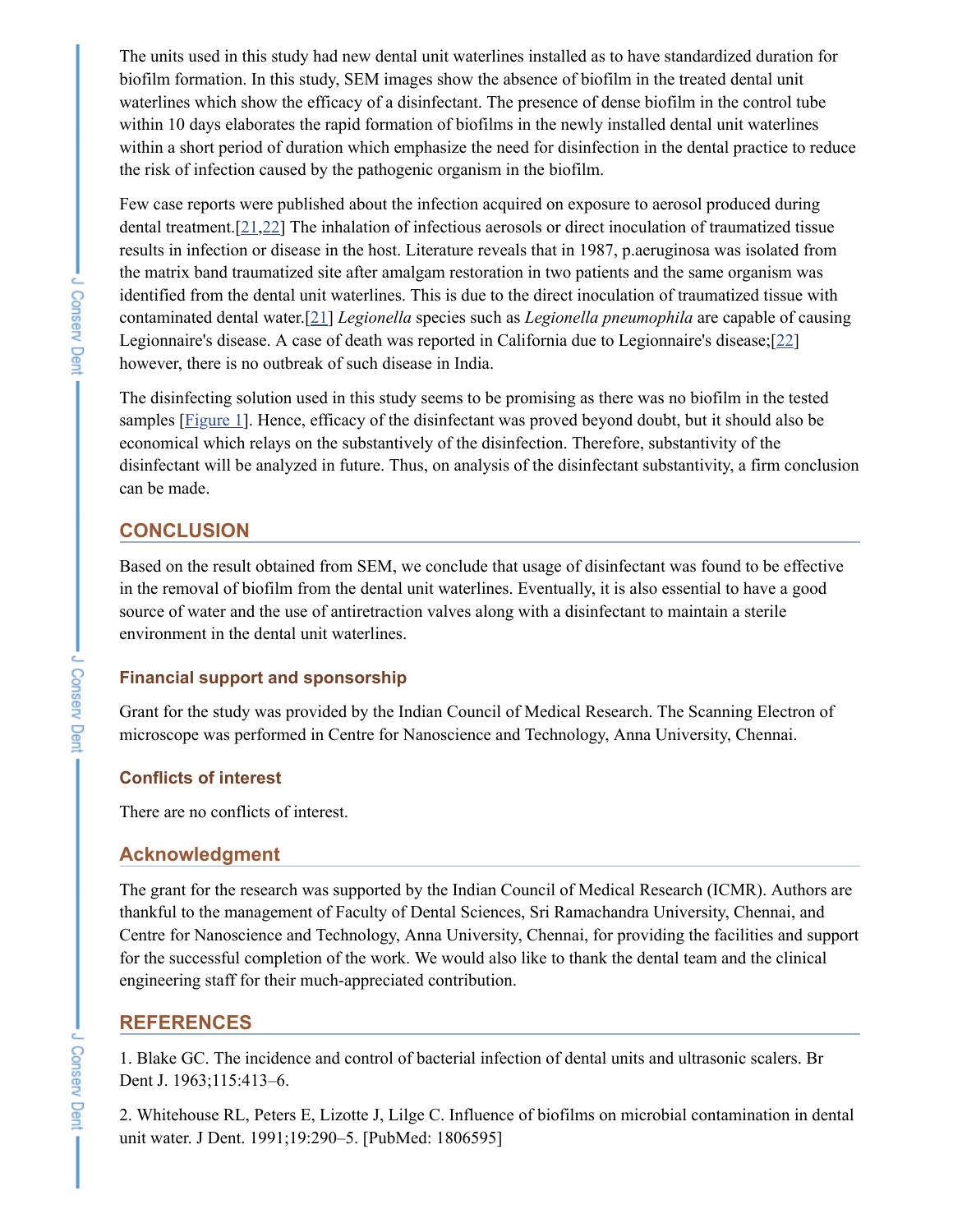<span id="page-4-0"></span>3. Barbeau J, Nadeau C. Dental unit waterline microbiology: A cautionary tale. J Can Dent Assoc. 1997;63:775–9. [PubMed: 9401300]

<span id="page-4-1"></span>4. Coleman DC, O'Donnell MJ, Shore AC, Russell RJ. Biofilm problems in dental unit water systems and its practical control. J Appl Microbiol. 2009;106:1424–37. [PubMed: 19187140]

<span id="page-4-2"></span>5. Singh R, Stine OC, Smith DL, Spitznagel JK, Jr, Labib ME, Williams HN. Microbial diversity of biofilms in dental unit water systems. Appl Environ Microbiol. 2003;69:3412–20. [PMCID: PMC161485] [PubMed: 12788744]

<span id="page-4-3"></span>6. Dutil S, Meriaux A, de Latremoille MC, Lazure L, Barbeau J, Duchaine C. Measurement of airborne bacteria and endotoxin generated during dental cleaning. J Occup Environ Hyg. 2009;6:121–30. [PubMed: 19093289]

<span id="page-4-4"></span>7. Linger JB, Molinari JA, Forbes WC, Farthing CF, Winget WJ. Evaluation of a hydrogen peroxide disinfectant for dental unit waterlines. J Am Dent Assoc. 2001;132:1287–91. [PubMed: 11665356]

<span id="page-4-5"></span>8. Smith AJ, McHugh S, Aitken I, Hood J. Evaluation of the efficacy of Alpron disinfectant for dental unit water lines. Br Dent J. 2002;193:593–6. [PubMed: 12481185]

<span id="page-4-6"></span>9. Kim PJ, Cederberg RA, Puttaiah R. A pilot study of 2 methods for control of dental unit biofilms. Quintessence Int. 2000;31:41–8. [PubMed: 11203905]

<span id="page-4-7"></span>10. Watanabe E, Agostinho AM, Matsumoto W, Ito I. Dental unit water: Bacterial decontamination of old and new dental units by flushing water. Int J Dent Hyg. 2008;6:56–62. [PubMed: 18205655]

<span id="page-4-8"></span>11. Barbeau J, Gauthier C, Payment P. Biofilms, infectious agents, and dental unit waterlines: A review. Can J Microbiol. 1998;44:1019–28. [PubMed: 10029997]

<span id="page-4-9"></span>12. Lee TK, Waked EJ, Wolinsky LE, Mito RS, Danielson RE. Controlling biofilm and microbial contamination in dental unit waterlines. J Calif Dent Assoc. 2001;29:679–84. [PubMed: 11668730]

<span id="page-4-10"></span>13. Douglas CW, Rothwell PS. Evaluation of a dental unit with a built-in decontamination system. Quintessence Int. 1991;22:721–6. [PubMed: 1946948]

<span id="page-4-11"></span>14. Kellett M, Holbrook WP. Bacterial contamination of dental handpieces. J Dent. 1980;8:249–53. [PubMed: 7002968]

<span id="page-4-12"></span>15. Meiller T, Baqui A, DePaola L, Overholser CD. Disinfection of dental unit waterlines using Listerine antiseptic. J Dent Res. 1995;74:153.

<span id="page-4-13"></span>16. Mills SE, Lauderdale PW, Mayhew RB. Reduction of microbial contamination in dental units with povidone-iodine 10% J Am Dent Assoc. 1986;113:280–4. [PubMed: 3462235]

<span id="page-4-14"></span>17. Marais JT, Brözel VS. Electro-chemically activated water in dental unit water lines. Br Dent J. 1999;187:154–8. [PubMed: 10481367]

<span id="page-4-15"></span>18. Dukan S, Touati D. Hypochlorous acid stress in Escherichia coli: Resistance, DNA damage, and comparison with hydrogen peroxide stress. J Bacteriol. 1996;178:6145–50. [PMCID: PMC178483] [PubMed: 8892812]

<span id="page-4-16"></span>19. Wheeler WD, Hurst JK. General mechanism for the bacterial toxicity of hypo-chiorous acid: Abolition of ATP production. Biochemistry. 1989;28:9172–8. [PubMed: 2557918]

<span id="page-4-17"></span>20. Barrette WC, Jr, Albrich JM, Hurst JK. Hypochlorous acid-promoted loss of metabolic energy in Escherichia coli. Infect Immun. 1987;55:2518–25. [PMCID: PMC260739] [PubMed: 2820883]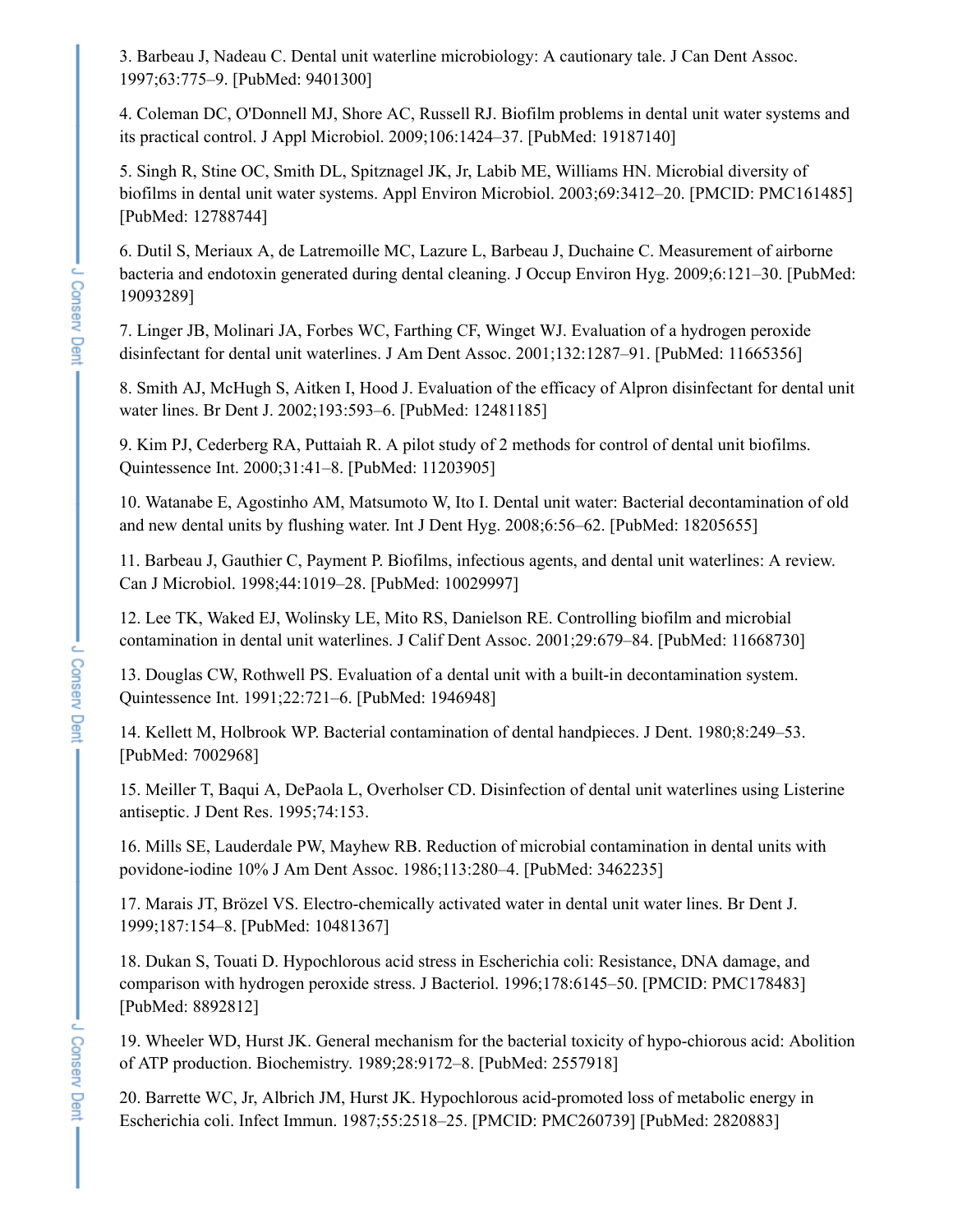<span id="page-5-0"></span>21. Martin MV. The significance of the bacterial contamination of dental unit water systems. Br Dent J. 1987;163:152–4. [PubMed: 3117080]

<span id="page-5-1"></span>22. Atlas RM, Williams JF, Huntington MK. Legionella contamination of dental-unit waters. Appl Environ Microbiol. 1995;61:1208–13. [PMCID: PMC167375] [PubMed: 7747943]

**Figures and Tables**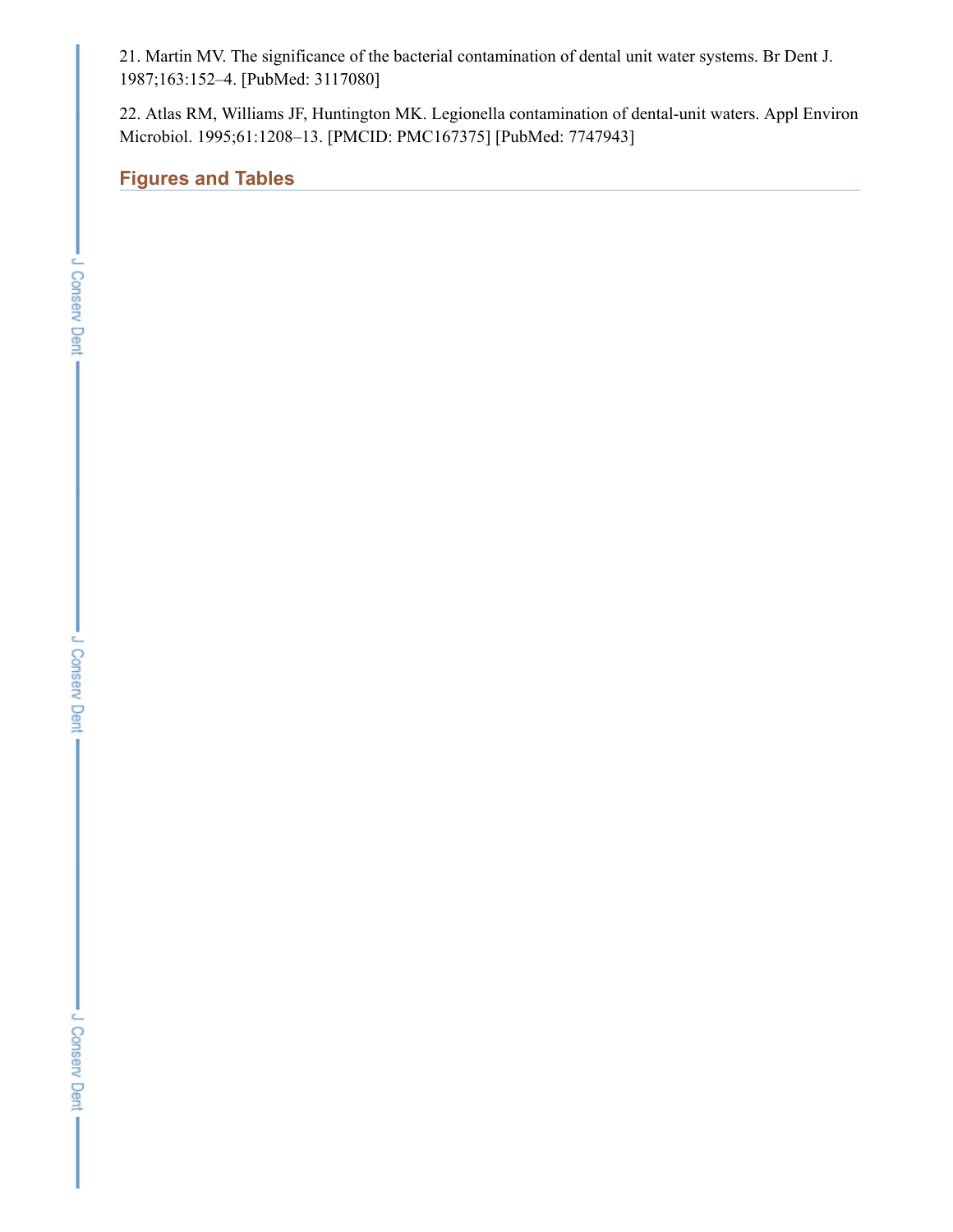- J Conserv Dent -





# Open in a [separate](https://www.ncbi.nlm.nih.gov/pmc/articles/PMC4979282/figure/F1/?report=objectonly) window

(a-l) Represents scanning electron microscope images of the inner luminal wall of the cut section tube collected from the 12 dental unit waterlines after overnight disinfection the 12 dental unit waterlines. There was no evidence of extensive microbial colonization or biofilm